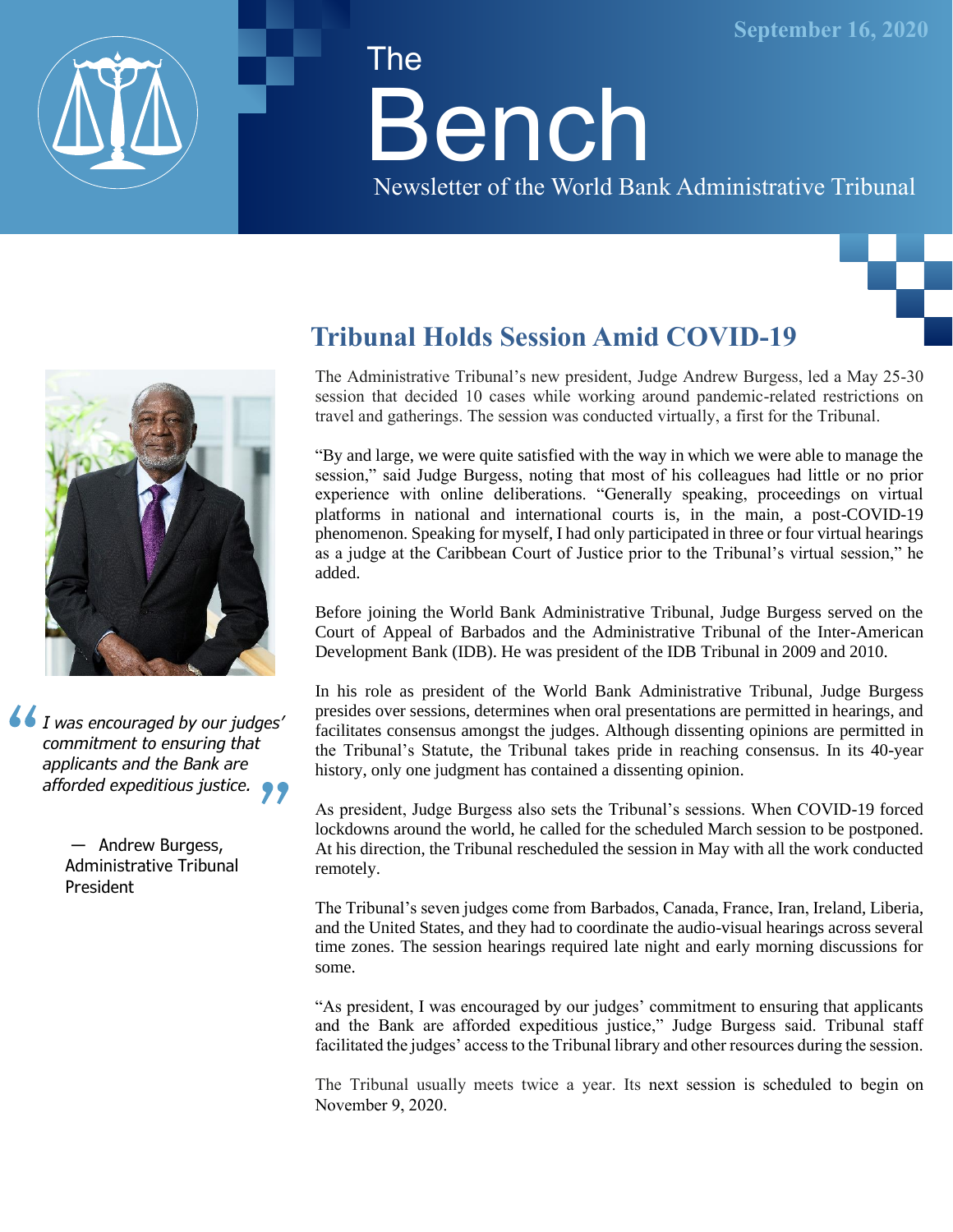## **Judgments Address Shortlisting, Retaliation, Misconduct**

The World Bank Administrative Tribunal heard 10 cases in its May 2020 session resulting in nine judgments and one order.

Three cases involved preliminary objections: *Atkinson v. IBRD*, *FL v. IBRD*, and *FM v. IBRD*. In each case, the Tribunal dismissed the preliminary objection and the case will proceed to the merits phase during the Tribunal's next session. Notably, in *Atkinson*, the Tribunal confirmed its prior jurisprudence in interpreting Staff Rule 9.03, paragraph 7.03, which permits applicants the option to submit non-renewal claims directly to the Tribunal without first bringing them before Peer Review Services.

In *FG v. IBRD*, the Tribunal heard a challenge to a finding of misconduct in the context of provision of services to an outside entity and held that the Bank did not meet the requisite standard of proof to support such a finding. However, the Tribunal also found that the applicant did not observe generally applicable norms of prudent conduct such that some disciplinary sanctions were merited.

In *FH v. IBRD*, the Tribunal ordered a performance rating rescinded where there was no reasonable and observable basis for the rating and where the rating was set before the applicant was given the opportunity to have a performance discussion.

The Tribunal heard two challenges to redundancy decisions, *FI v. IBRD* and *FJ v. IBRD*, finding in each case that there was a lack of contemporaneous documentation surrounding the process by which the applicants' positions were identified as redundant and that there was no reasonable and observable basis for making either position redundant.

In *FK v. IBRD*, the Tribunal reaffirmed its jurisprudence that extension decisions, however discretionary, cannot be exercised in an arbitrary manner and must have a reasonable and observable basis. It ruled that the decision not to extend the applicant's Institutional Staff Resources Program assignment constituted an abuse of discretion.

Finally, in *EO* (No. 2) v. IFC, the Tribunal found that the treatment of the applicant by the shortlisting committee was arbitrary and contrary to fair procedures. It held that the applicant made a *prima facie* case of retaliation by demonstrating a direct link between the refusal to provide feedback on the non-shortlisting decision and the applicant's use of Internal Justice Services and the Tribunal.

The text and summaries of all the Tribunal's judgments and orders may be found [here.](https://tribunal.worldbank.org/judgments-orders)



*Tribunal's Virtual Session – May 2020*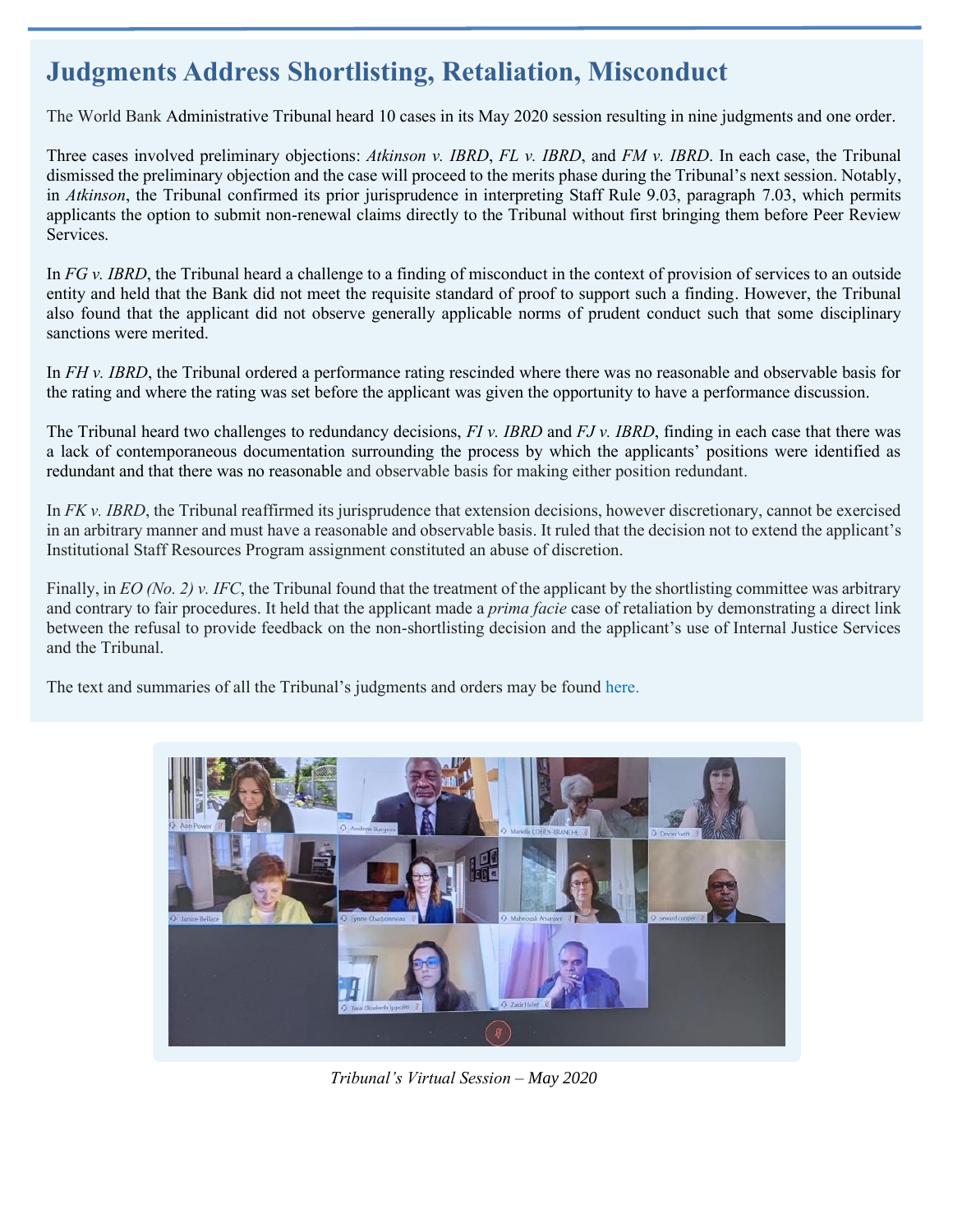## **Q&A: Judge Ann Power-Forde**

The Tribunal's newest member, Judge Ann Power-Forde, is an experienced international judge currently serving on the Court of Appeal in Ireland.

#### *Q. You have served on several courts, including the Kosovo Specialist Chambers in The Hague and the European Court of Human Rights. What sets the Administrative Tribunal apart from those experiences?*

**A.** The Administrative Tribunal is … comprised of judges who bring more than legal knowledge and practice to the table. Having distinguished professionals with experience from the world of business, employment, finance, and industry is something quite distinctive about the Administrative Tribunal.

Dealing with cases from all over the world was also unique. Prior to this, I had dealt only with cases coming from Europe. I found it heartening to know that all across the globe individuals at every level of the organization are working hard to achieve the commendable objectives of the World Bank. Disputes are inevitable but resolving them fairly and promptly and ensuring that both sides have equal access to an independent and impartial judicial body is what matters.

Completing deliberations shortly before midnight was also something new! Working across different time zones due to the need to deliberate remotely meant that the Tribunal sat from early morning to late at night depending on where one was situated.

#### *Q. How was your first session with the Tribunal?*

**A.** It's difficult getting to know new colleagues over Cisco Webex! However, in these exceptional times, that is what the prompt administration of justice required. We were assisted, admirably, by the Tribunal's staff who worked, tirelessly, to ensure that each meeting ran smoothly. My impression at the end of the session was that we had all worked hard and had succeeded in getting to know each other a little, notwithstanding the constraints imposed by remote deliberations.

I was impressed by the manner in which differences of opinion were resolved during deliberations. In principle, unanimous judgments of a collegial court, where possible, are preferable. That said, judicial independence is vital for the proper administration of justice and it is a principle which is of fundamental importance to me. When serving on the Strasbourg Court, filing a dissenting opinion was often the most effective way of developing the case law. Working with the Administrative Tribunal, I was struck by the commitment of all of the judges to reach consensus where there was disagreement without compromising respect for judicial independence.

#### *Q. What do you do when you're not on the bench?*

**A.** I love to sing! I love to have people gathered around our table for dinner and before the evening is out someone will sing a song or play a tune on the piano.

I also love to spend time alone, reflecting on the big questions of life. Philosophy is my first love. I am in constant amazement at this extraordinary chance of a lifetime. Every moment we get to live on this spectacular planet is precious and the challenge is that, as the human community, we look out for everyone. No matter how ostensibly insignificant our gestures may be, they can be a huge force for change. That's why the mission of the World Bank invigorates me.



*I was impressed by the manner in which differences of opinion were resolved during deliberations.*

> — Ann Power-Forde, Administrative Tribunal Judge